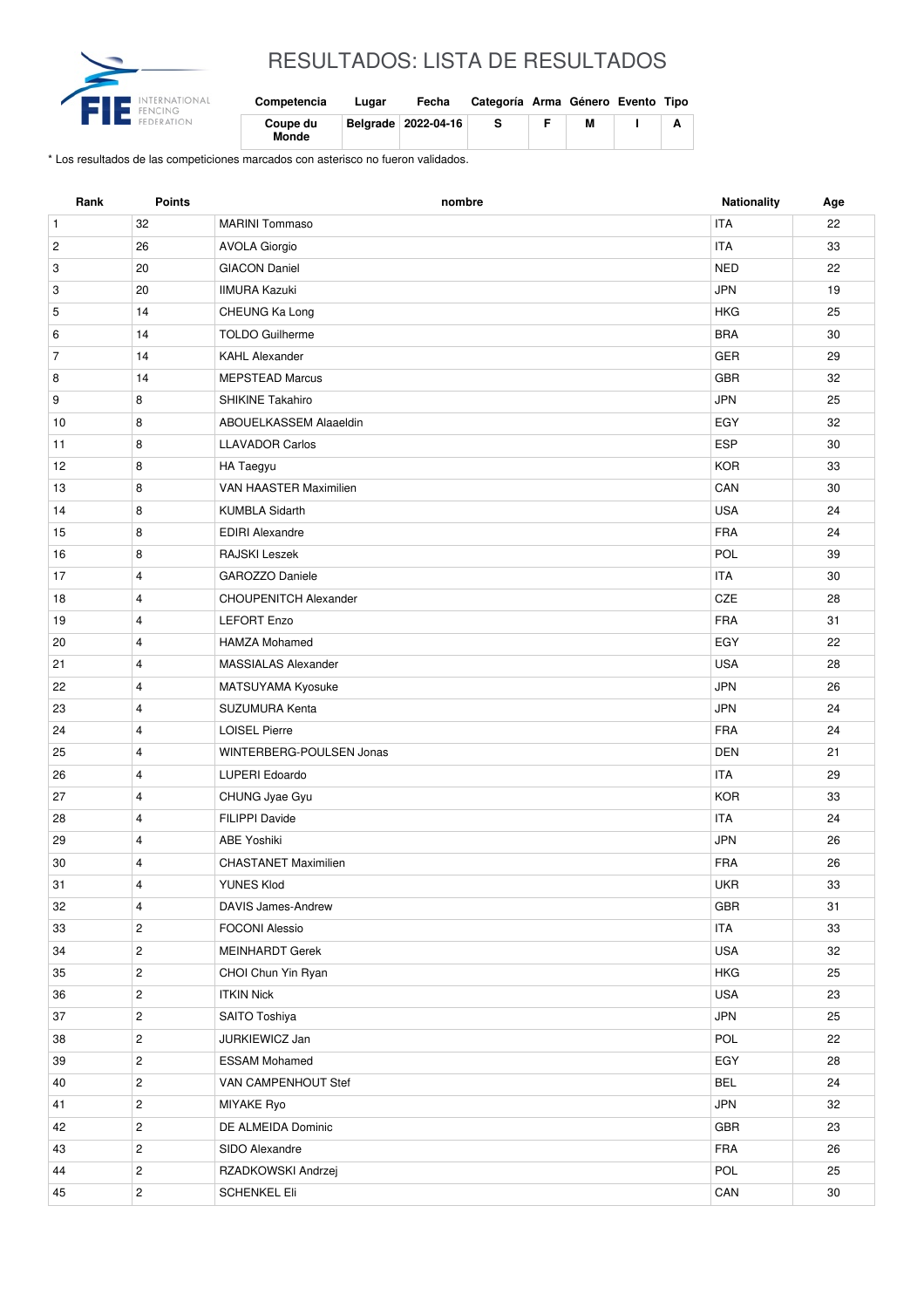| Rank | <b>Points</b>  | nombre                         | <b>Nationality</b> | Age |
|------|----------------|--------------------------------|--------------------|-----|
| 46   | $\overline{c}$ | <b>ROGER Constant</b>          | <b>FRA</b>         | 21  |
| 47   | $\mathbf{2}$   | <b>DANIEL Ashton</b>           | <b>USA</b>         | 21  |
| 48   | $\mathbf{2}$   | YEUNG Chi Ka                   | <b>HKG</b>         | 28  |
| 49   | $\overline{c}$ | <b>DOSA Daniel</b>             | <b>HUN</b>         | 26  |
| 50   | $\mathbf{2}$   | <b>SZEMES Gergo</b>            | <b>HUN</b>         | 19  |
| 51   | $\mathbf{2}$   | <b>MERTINE Julien</b>          | <b>FRA</b>         | 34  |
| 52   | $\mathbf{2}$   | <b>ELICE Meddy</b>             | FRA                | 26  |
| 53   | $\overline{2}$ | <b>FILES Petar</b>             | CRO                | 25  |
| 54   | $\overline{2}$ | <b>BROSZUS Blake</b>           | CAN                | 22  |
| 54   | $\overline{2}$ | <b>MATHIEU Adam</b>            | <b>USA</b>         | 28  |
| 56   | $\overline{c}$ | SPICHIGER Armand               | FRA                | 21  |
| 57   | $\overline{2}$ | <b>BIANCHI</b> Guillaume       | <b>ITA</b>         | 25  |
| 58   | $\overline{2}$ | <b>PAUTY Maxime</b>            | <b>FRA</b>         | 29  |
| 59   | $\mathbf{2}$   | <b>LECHNER Moritz</b>          | AUT                | 22  |
| 60   | $\mathbf{2}$   | <b>RIEGER Laurenz</b>          | <b>GER</b>         | 20  |
|      | $\overline{c}$ | ROSATELLI Damiano              | <b>ITA</b>         | 27  |
| 61   |                | <b>FABINGER Nils Alexander</b> |                    |     |
| 62   | $\overline{c}$ |                                | GER                | 20  |
| 63   | $\overline{c}$ | <b>MACCHI Filippo</b>          | <b>ITA</b>         | 21  |
| 64   | $\overline{2}$ | ROBSON Samuel Elijah           | SGP                | 16  |
| 65   | $\mathbf{1}$   | <b>WOJTKOWIAK Adrian</b>       | POL                | 24  |
| 66   | $\mathbf{1}$   | NAGANO Yudai                   | <b>JPN</b>         | 24  |
| 67   | $\mathbf{1}$   | FUKUDA Ryosuke                 | <b>JPN</b>         | 18  |
| 68   | $\mathbf{1}$   | <b>KIM Dongsu</b>              | <b>KOR</b>         | 30  |
| 69   | $\mathbf{1}$   | <b>BRUNNER Remi</b>            | SUI                | 21  |
| 70   | $\mathbf{1}$   | <b>ITO Takuma</b>              | <b>JPN</b>         | 24  |
| 71   | $\mathbf{1}$   | IM Cheolwoo                    | <b>KOR</b>         | 29  |
| 72   | $\mathbf{1}$   | CHEUNG Ngo Chun                | <b>HKG</b>         | 22  |
| 73   | $\mathbf{1}$   | DE GREEF STEF                  | <b>BEL</b>         | 24  |
| 74   | $\mathbf{1}$   | POSCHARNIG Johannes            | AUT                | 32  |
| 75   | $\mathbf{1}$   | <b>CHOI Nicholas Edward</b>    | <b>HKG</b>         | 29  |
| 75   | $\mathbf{1}$   | <b>NEMETH Andras</b>           | <b>HUN</b>         | 27  |
| 77   | $\mathbf{1}$   | DI TOMMASO Alessio             | <b>ITA</b>         | 21  |
| 78   | $\mathbf{1}$   | <b>KOZAK Mateusz</b>           | POL                | 23  |
| 79   | $\mathbf{1}$   | <b>CERVANTES Diego</b>         | <b>MEX</b>         | 21  |
| 80   | $\mathbf{1}$   | <b>INGARGIOLA Francesco</b>    | <b>ITA</b>         | 26  |
| 81   | $\mathbf{1}$   | <b>CHAMLEY-WATSON Miles</b>    | <b>USA</b>         | 33  |
| 82   | $\mathbf{1}$   | <b>TOFALIDES Alex</b>          | <b>CYP</b>         | 29  |
| 83   | $\mathbf{1}$   | <b>HASSAN Mohamed</b>          | EGY                | 25  |
| 84   | $\mathbf{1}$   | <b>OLIVARES Marcello</b>       | <b>USA</b>         | 21  |
| 85   | $\mathbf{1}$   | <b>SAVIN Rafael</b>            | FRA                | 22  |
| 86   | $\mathbf{1}$   | <b>CHAN Kyle</b>               | <b>HKG</b>         | 32  |
| 86   | $\mathbf{1}$   | JUNG Sihwan                    | <b>KOR</b>         | 23  |
| 86   | $\mathbf{1}$   | <b>KOMSIC</b> Ivan             | CRO                | 32  |
| 89   | $\mathbf{1}$   | MINUTO Martino                 | <b>TUR</b>         | 34  |
| 90   | $\mathbf{1}$   | JARVIE Lachlan                 | GBR                | 19  |
| 91   | $\mathbf{1}$   | <b>GAGANIDZE Luka</b>          | GEO                | 26  |
| 92   | $\mathbf{1}$   | HAY Gavin                      | CAN                | 22  |
| 93   | $\mathbf{1}$   | <b>MOTTIAT Lucas</b>           | <b>BEL</b>         | 23  |
| 94   | $\mathbf{1}$   | <b>ETTELT Maximilian</b>       | AUT                | 27  |
| 95   | $\mathbf{1}$   | <b>KASKOW Piotr</b>            | POL                | 19  |
|      |                |                                |                    |     |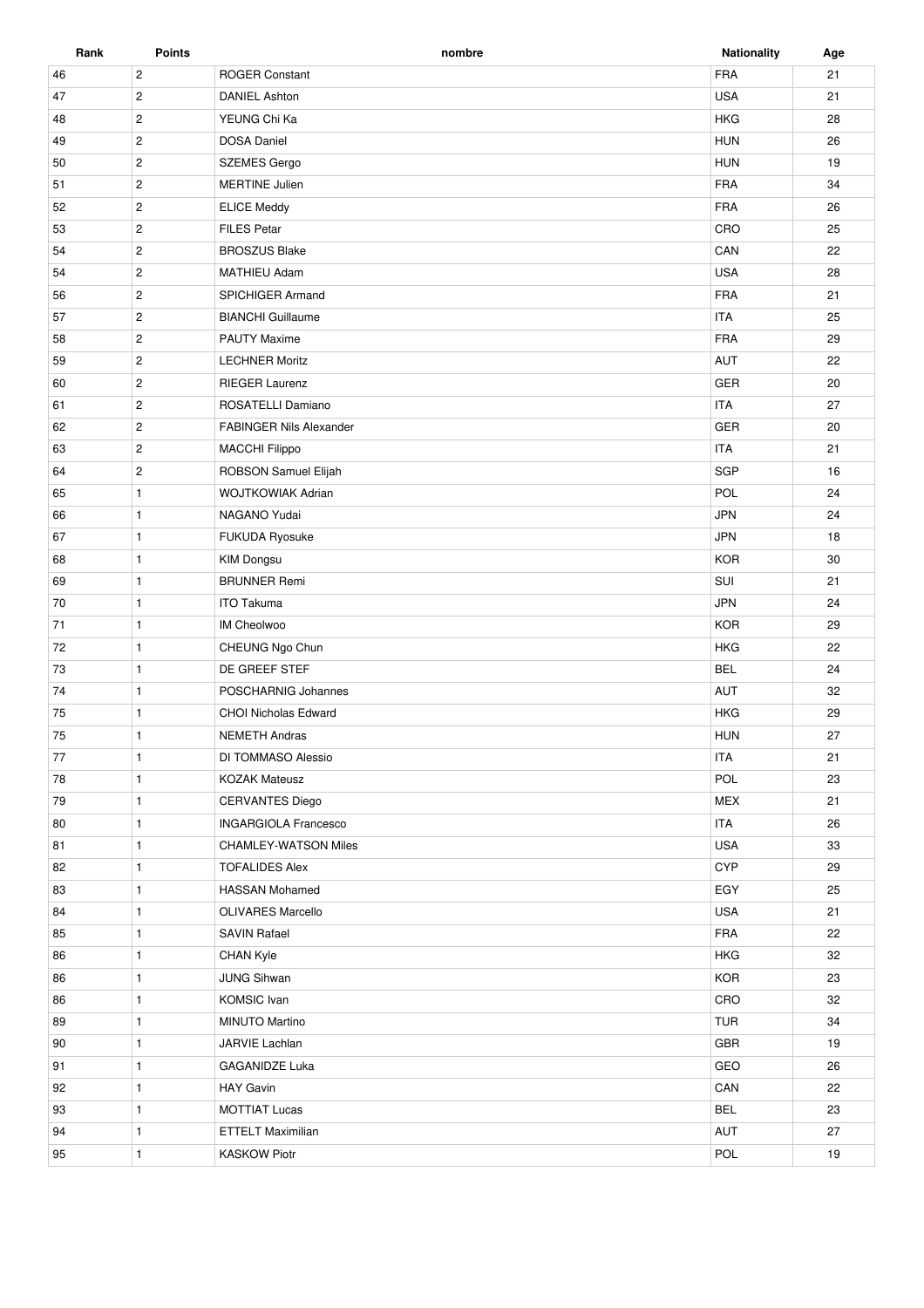| Rank | <b>Points</b> | nombre                   | <b>Nationality</b> | Age |
|------|---------------|--------------------------|--------------------|-----|
| 96   | $\mathbf{1}$  | <b>BEM Maciej</b>        | POL                | 21  |
| 97   | 0,5           | <b>SIESS Michal</b>      | POL                | 28  |
| 98   | 0,5           | NG Lok Wang Lawrence     | <b>HKG</b>         | 23  |
| 99   | 0,5           | ROJAS PINERO Jorge L     | <b>PUR</b>         | 29  |
| 100  | 0,5           | <b>TOTUSEK Marek</b>     | CZE                | 20  |
| 101  | 0,5           | <b>KELLY William</b>     | <b>USA</b>         | 19  |
| 102  | 0,5           | <b>MORAIS Paulo</b>      | <b>BRA</b>         | 19  |
| 103  | 0,5           | <b>GALUASHVILI Lasha</b> | GEO                | 24  |
| 104  | 0,5           | <b>MION Lorenzo</b>      | <b>BRA</b>         | 18  |
| 105  | 0,5           | <b>GASSNER Ethan</b>     | <b>USA</b>         | 21  |
| 106  | 0,5           | <b>BRAUN Marius</b>      | GER                | 33  |
| 107  | 0,5           | CHIU Joel Ka Jyn         | SGP                | 19  |
| 108  | 0,5           | CHEUNG Siu Lun           | <b>HKG</b>         | 37  |
| 109  | 0,5           | YOONG Hans Wei Shen      | <b>MAS</b>         | 22  |
| 110  | 0,5           | ZAKRZEWSKI Jan           | POL                | 22  |
| 111  | 0,5           | <b>BODO Benjamin</b>     | ROU                | 24  |
| 112  | 0,5           | <b>BAGDANY Albert</b>    | <b>HUN</b>         | 17  |
| 113  | 0,5           | PADUA Carlos M.          | <b>PUR</b>         | 24  |
| 114  | 0,5           | JAKUBOWSKI Adam          | POL                | 19  |
| 115  | 0,5           | SERVELLO Augusto Antonio | ARG                | 23  |
| 116  | 0,5           | <b>RASTEGAR Linus</b>    | <b>AUT</b>         | 23  |
| 117  | 0,5           | <b>CUK Veljko</b>        | SRB                | 22  |
| 117  | 0,5           | DONAGHUE Joe             | <b>GBR</b>         | 19  |
| 119  | 0,5           | <b>REICHETZER Tobias</b> | <b>AUT</b>         | 28  |
| 120  | 0,5           | <b>BORONTOV Pavel</b>    | GEO                | 29  |
| 121  | 0,5           | <b>GRIFFIN John</b>      | <b>USA</b>         | 19  |
| 122  | 0,5           | <b>MARINO Nicolas</b>    | ARG                | 23  |
| 123  | 0,5           | NEO Max Wei Kit          | <b>SGP</b>         | 20  |
| 124  | 0,5           | <b>HONG Sungwoon</b>     | <b>KOR</b>         | 28  |
| 124  | 0,5           | <b>SCHOPPA Dominik</b>   | <b>GER</b>         | 27  |
| 126  | 0,5           | <b>KAIN Martin</b>       | <b>AUT</b>         | 23  |
| 126  | 0,5           | <b>RENNER Moritz</b>     | GER                | 21  |
| 126  | 0,5           | YUNO Elisha              | <b>NED</b>         | 25  |
| 129  | 0,25          | FRUHAUF Benjamin         | <b>HUN</b>         | 24  |
| 129  | 0,25          | PAROLI Alessandro        | <b>ITA</b>         | 33  |
| 131  | 0,25          | CERQUETTI Dante Leonel   | ARG                | 20  |
| 132  | 0,25          | CZARTORYJSKI Szymon      | POL                | 23  |
| 133  | 0,25          | <b>HOIDA Danyil</b>      | <b>UKR</b>         | 22  |
| 134  | 0,25          | PEGGS Ben                | GBR                | 32  |
| 135  | 0,25          | <b>OURSLER Charles</b>   | <b>USA</b>         | 19  |
| 136  | 0,25          | TAN Raphael Juan Kang    | SGP                | 17  |
| 137  | 0,25          | <b>BIBARD Tyvan</b>      | <b>FRA</b>         | 23  |
| 138  | 0,25          | <b>ALARCON Gustavo</b>   | CHI                | 23  |
| 139  | 0,25          | <b>ARCHILEI Tommaso</b>  | <b>MEX</b>         | 21  |
| 140  | 0,25          | CHENG Tristan Xing Han   | MAS                | 23  |
| 141  | 0,25          | <b>MINOTT Kamal</b>      | GBR                | 25  |
| 142  | 0,25          | VAN EGMOND Dirk Jan      | <b>NED</b>         | 29  |
| 143  | 0,25          | CHOI Hyunsoo             | <b>KOR</b>         | 26  |
| 144  | 0,25          | <b>SERRI Cedrik</b>      | <b>SVK</b>         | 31  |
| 145  | 0,25          | <b>NAGLE Christopher</b> | CYP                | 29  |
|      |               |                          |                    |     |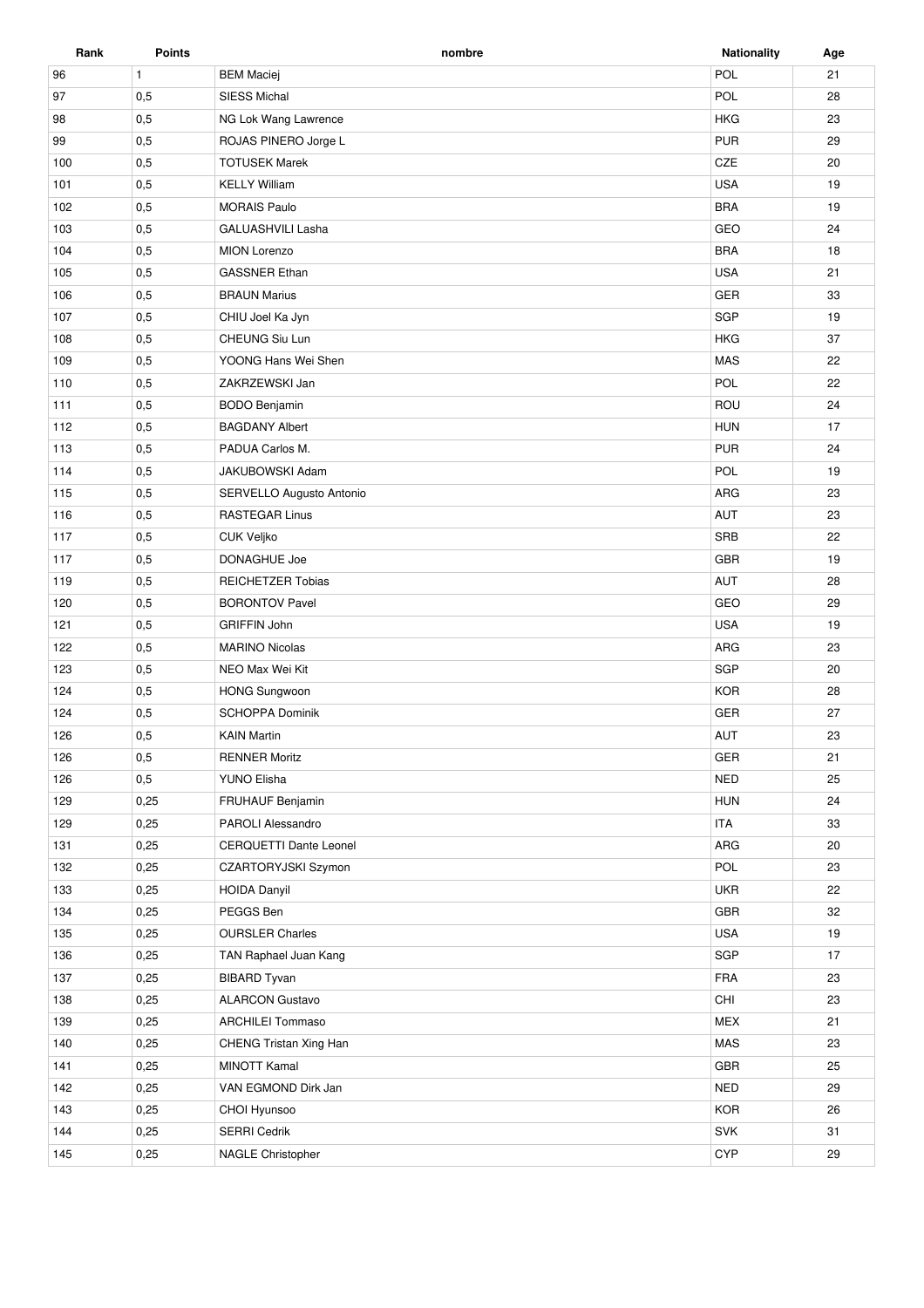| Rank | <b>Points</b> | nombre                            | <b>Nationality</b> | Age |
|------|---------------|-----------------------------------|--------------------|-----|
| 146  | 0,25          | <b>MACEDO Luis</b>                | POR                | 22  |
| 147  | 0,25          | <b>VELLA Rosario</b>              | GER                | 24  |
| 148  | 0,25          | <b>DOERFER Laurenz</b>            | <b>GER</b>         | 18  |
| 149  | 0,25          | <b>HUN</b><br><b>KOROM Erik</b>   |                    | 22  |
| 150  | 0,25          | <b>UKR</b><br>POGREBNIAK Andrii   |                    | 34  |
| 151  | 0,25          | <b>HERTSYK Rostyslav</b>          | <b>UKR</b>         | 33  |
| 152  | 0,25          | <b>JANS KOHNEKE Teun</b>          | <b>NED</b>         | 22  |
| 153  | 0,25          | OSPINA LADRON DE GUEVARA David    | COL                | 22  |
| 154  | 0,25          | <b>NIJS Mathieu</b>               | <b>BEL</b>         | 20  |
| 155  | 0,25          | <b>HUTHMANN Erik</b>              | <b>AUT</b>         | 23  |
| 156  | 0,25          | PNIVCHUK Bohdan                   | <b>UKR</b>         | 21  |
| 157  | 0,25          | <b>ALARCON Juvenal</b>            | CHI                | 25  |
| 158  | 0,25          | <b>BRETEAU</b> Ignacio            | <b>ESP</b>         | 23  |
| 158  | 0,25          | FRITSCHE Jan                      | <b>GER</b>         | 21  |
| 160  | 0,25          | <b>RHYS POLLITT Rafael</b>        | <b>GBR</b>         | 19  |
| 161  | 0,25          | <b>GIANNOS RIZOS Ilias</b>        | GRE                | 21  |
| 161  | 0,25          | <b>KLEIN Felix</b>                | <b>GER</b>         | 27  |
| 163  | 0,25          | NEDELJKOVIC Mateja                | <b>HUN</b>         | 22  |
| 164  | 0,25          | HARAVSKYI Maksym                  | <b>UKR</b>         | 24  |
| 165  | 0             | <b>SEZER Tan</b>                  | <b>TUR</b>         | 17  |
| 166  | 0             | LI Edward                         | CAN                | 21  |
| 167  | 0             | <b>VEITENHEIMER Ciaran</b>        | GER                | 25  |
| 168  | $\mathbf 0$   | <b>ALVEAR Felipe</b>              | CHI                | 37  |
| 168  | $\mathbf 0$   | LIM Jonathan Tzien Yih            | <b>SGP</b>         | 20  |
| 170  | 0             | EYUPOGLU Alp                      | <b>TUR</b>         | 20  |
| 170  | 0             | PIRVA Alexandru                   | ROU                | 21  |
| 172  | 0             | <b>GUENNOU Louis</b>              | <b>GBR</b>         | 21  |
| 172  | 0             | KONTOCHRISTOPOULOS Nikolaos       | GRE                | 30  |
| 174  | $\mathbf 0$   | <b>TAN Lawrence Everett</b>       | PHI                | 21  |
| 175  | 0             | <b>MANOLIKAS Georgios</b>         | GRE                | 21  |
| 176  | $\mathbf 0$   | <b>ANDRIONO Raymond Rafael So</b> | <b>INA</b>         | 21  |
| 177  | 0             | MAROSTEGA Pedro                   | <b>BRA</b>         | 25  |
| 178  | 0             | DOLZYCKI Jakub                    | POL                | 21  |
| 179  | 0             | <b>MAIOR Matyas</b>               | <b>HUN</b>         | 22  |
| 180  | 0             | ROSU Silviu                       | ROU                | 22  |
| 181  | 0             | SPOLJAR Borna                     | CRO                | 20  |
| 182  | 0             | GARCIA-ALZORRIZ Roger             | ESP                | 25  |
| 183  | 0             | <b>GRAJALES MENA Miguel Angel</b> | COL                | 21  |
| 184  | 0             | CETINEL Baha Baykal               | <b>TUR</b>         | 20  |
| 184  | 0             | <b>LOPEZ Carlos Daniel</b>        | <b>MEX</b>         | 21  |
| 186  | 0             | <b>JOLLEY Isaac</b>               | GBR                | 22  |
| 187  | 0             | GARCIA PRADO Santiago             | ESP                | 24  |
| 188  | 0             | SIRB Alexandru                    | ROU                | 21  |
| 189  | 0             | <b>OZYALCIN Utku</b>              | <b>TUR</b>         | 20  |
| 189  | 0             | <b>SCHUBERT Max</b>               | AUT                | 21  |
| 191  | $\mathbf 0$   | <b>CHREN Simon</b>                | CZE                | 21  |
| 191  | 0             | POPOVIC Pavle                     | SRB                | 16  |
| 193  | 0             | URIBE GOMEZ Sebastian             | COL                | 22  |
| 194  | 0             | PACHON Santiago                   | COL                | 32  |
| 195  | 0             | <b>CUFADAR Mustafa Burak</b>      | <b>TUR</b>         | 18  |
|      |               |                                   |                    |     |